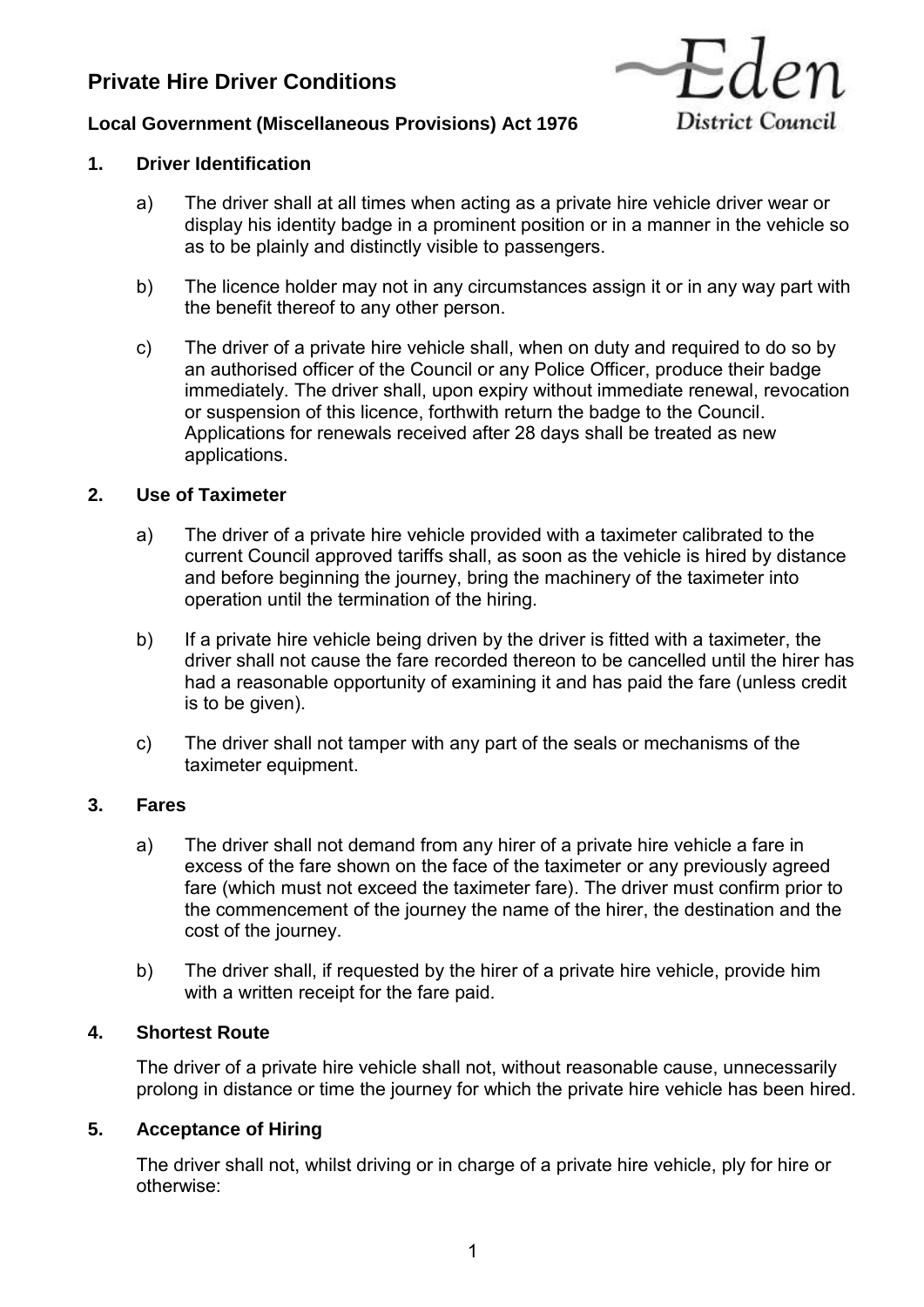- a) tout or solicit on a road or other public place any person to hire or be carried in any private hire vehicle;
- b) cause or procure any other person to tout or solicit on a road or other public place any person to hire or be carried for hire in any private hire vehicle; or
- c) offer the vehicle for immediate hire whilst the driver is on the road, public place or private property.

## **6. Grant and Period of Licence**

- a) The Council shall grant a private hire driver licence for a period of not less than 12 months or other such period as the Council may determine after the due administration process has been completed.
- b) The driver shall provide a medical certificate signed by a Medical Practitioner on initial application and every 3 years on renewal as requested by the Council and, on reaching 70 years of age, thereafter annually.
- c) A driver shall be at least 19 years of age, have held a full DVLA licence for 12 months and have no more than 6 penalty points on that licence.

## **7. Passengers**

- a) The driver shall not cause or permit to be carried in any private hire vehicle a greater number of persons than that specified in the licence for that vehicle.
- b) The driver of a private hire vehicle shall not permit any other persons to be conveyed in the vehicle without the express consent of the first hirer.
- c) Any child 3 years or over shall be deemed a passenger in a private hire vehicle for the purpose of seat occupancy within the limitations of the licence requirement.

## **8. Radio/Mobile Phone**

- a) The driver shall not, without the express consent of the hirer, play any radio or sound producing device in the vehicle or use such device to be an annoyance or source of nuisance to any person whether inside or outside the vehicle.
- b) The driver shall, if using a mobile phone, use that equipment only by means of a hands free device whilst driving the vehicle.

## **9. Conduct of Driver**

The driver of a private hire vehicle shall:

- a) at all times be clean and respectable in his dress and behave in a civil and orderly manner;
- b) take all reasonable steps to ensure the safety of passengers conveyed in, entering or alighting from, the vehicle driven by him;
- c) not eat or drink whilst conveying fare paying passengers;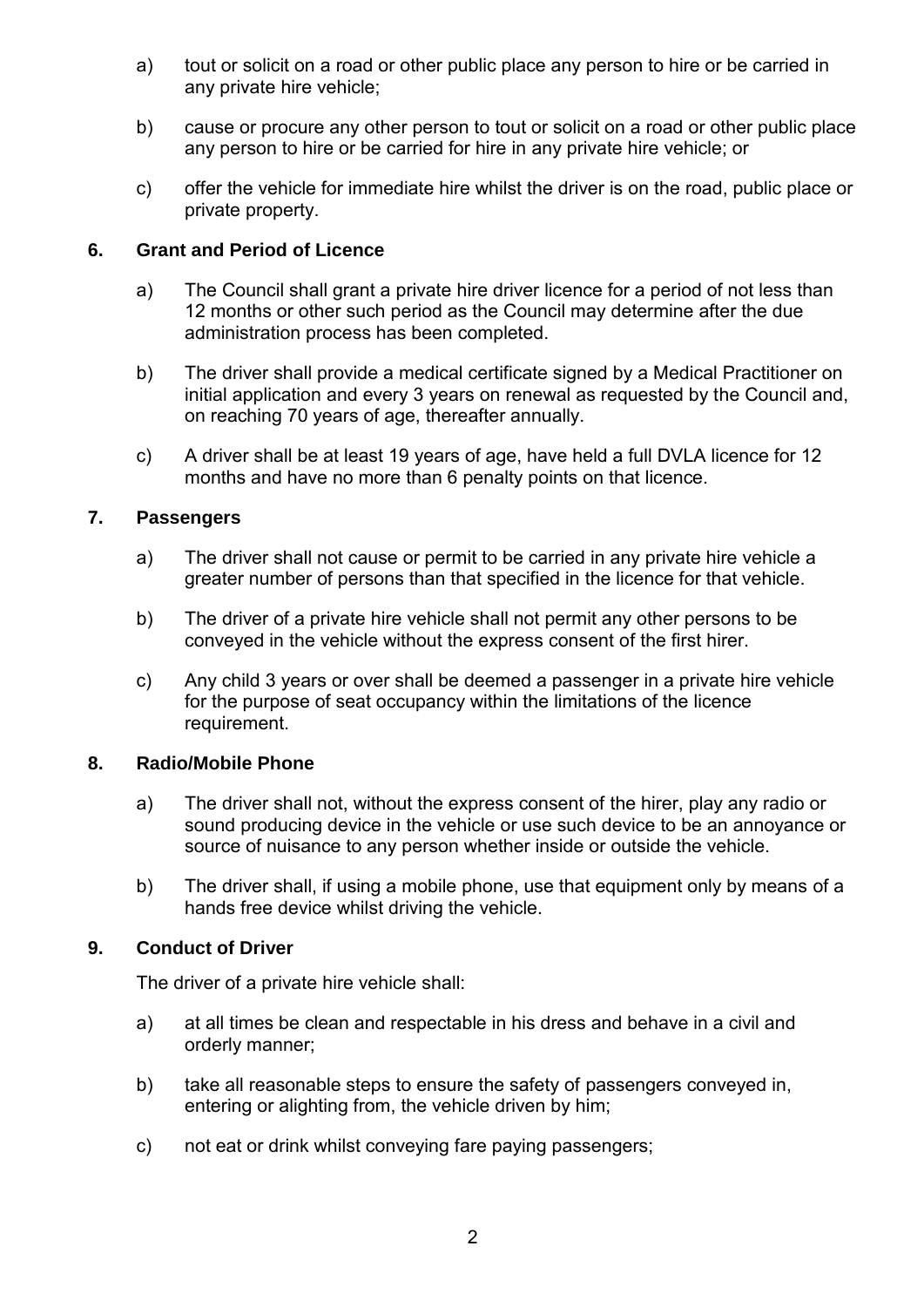d) not consume any alcohol whilst on duty and ensure that he/she complies with statutory legislation in relation to driving under the influence of alcohol.

## **10. Assistance with Luggage**

The driver of a private hire vehicle constructed to carry luggage shall:

- a) be willing to convey a reasonable quantity of luggage;
- b) afford reasonable assistance in loading and unloading the vehicle;
- c) afford reasonable assistance in removing luggage to or from the entrance of any building, station or place at which they take up or set down a person.

## **11. Prompt Attendance**

The driver of a private hire vehicle shall, if they are aware that the vehicle has been hired, be in attendance at an appointed time and place punctually at that time and place, unless delayed or prevented by reasonable cause.

## **12. Smoking**

The driver of a private hire vehicle shall not, without the consent of the hirer, smoke whilst carrying fare paying passengers. (The Council is mindful that passengers should be conveyed with minimum inconvenience and in an environment conducive to the best possible standards of health and hygiene). A driver may request a passenger not to smoke in the vehicle.

## **13. Lost Property**

The driver of a private hire vehicle shall, immediately after the termination of any hiring or as soon as practicable thereafter, carefully search the vehicle for any property which may have been accidentally left. Any property found shall be returned to the hirer or handed into the nearest Police Station within 24 hours.

## **14. Animals**

- a) The driver shall allow to be carried any guide dog, hearing dog or other assistance dog in the vehicle at no extra cost unless the driver has an approved medical exemption certificate.
- b) The driver may carry at his discretion other domestic animals or pets which are suitably restrained and accompanied by an appropriate adult unless there is a reasonable excuse for not doing so.

## **15. Licence Plate**

- a) The driver shall not wilfully or negligently cause or suffer any licence plate to be concealed from public view whilst the vehicle is being used for the purpose of public hire.
- b) The driver shall keep the plate clean so as to be legible at all times.
- c) The driver shall keep the vehicle clean and tidy whilst being used as a private hire vehicle.